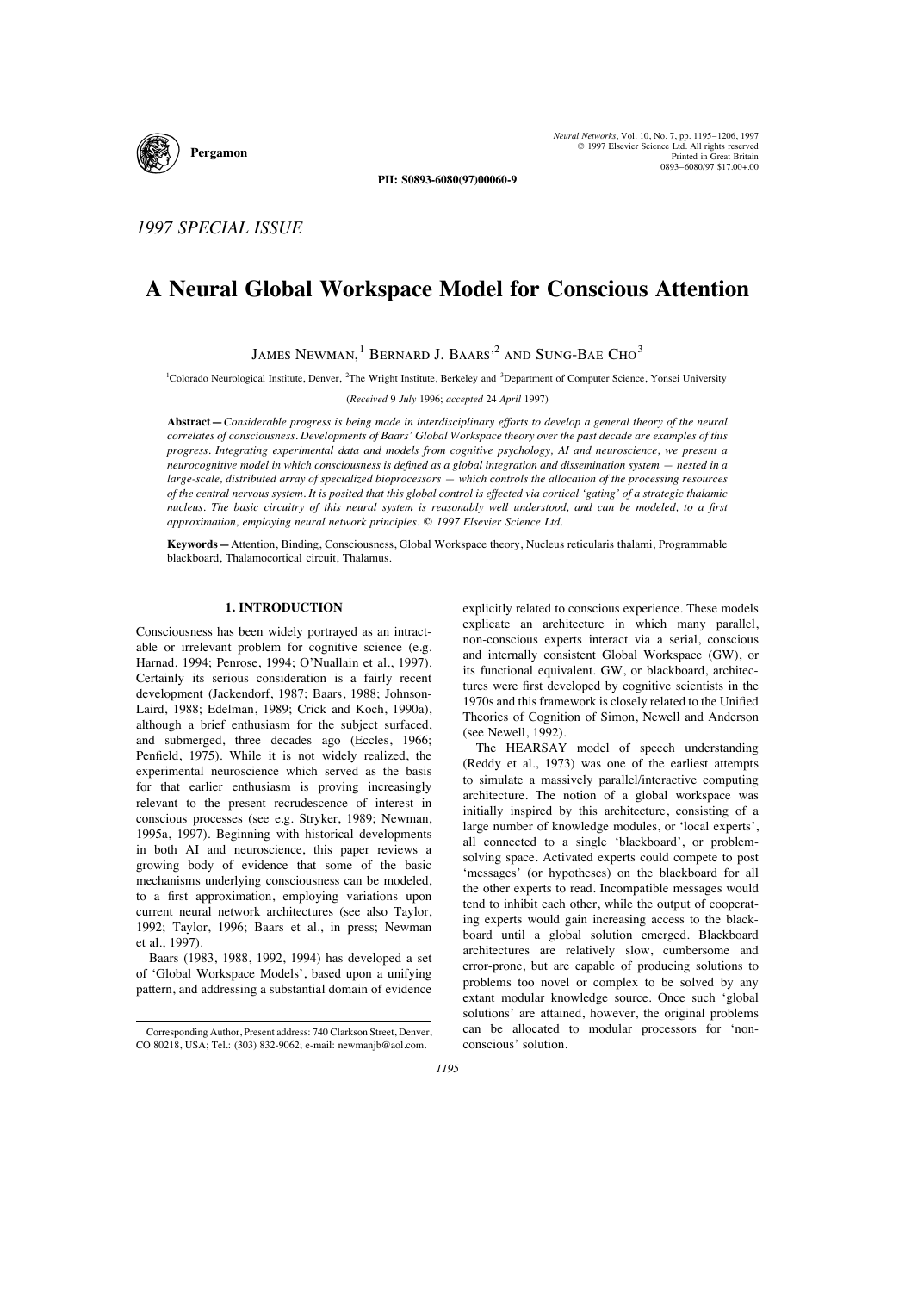McClelland (1986) attested to the significance of this set of models to subsequent developments in cognitive science when he described HEARSAY, not only as ''a precursor of the interactive activation model'', but ''of the approach that underlies the whole field of parallel distributed processing'' (p. 122). We consider McClelland's own 'Programmable Blackboard Model of Reading' as a connectionist example of a global workspace architecture, and discuss its applicability to modeling conscious processes in a concluding section.

Another class of models that may turn out to be compatible with GW theory comes from 'distributed artificial intelligence' (DAI), which Durfee (1993) characterizes as the study of ''how intelligent agents coordinate their activities to collectively solve problems that are beyond their individual capabilities'' (p. 84). He cites examples of DAI applications, such as generic conflict resolution, unified negotiation protocols, and search-based models of coordination/cooperation. DAI applications appear to more closely approximate human interpersonal behaviour than purely logic-driven AI. They require that agents learn to be ''knowledgeable and skilled in interacting with others'' (p. 86). DAI models would appear to reflect an intelligent balance between competitive self-interest and cooperative problem-solving that is essential to optimizing overall outcomes in complex 'social' organizations. This, like GW theory, is consistent with other well-known metaphors in cognitive science, such as Minsky's 'Society Theory' (Minsky, 1979) and Gazzaniga's 'Social Brain' (Gazzanigga, 1985).

A similar, globally-integrative balancing of priorities appears to characterize the optimal processing of conscious information. Conscious percepts are characterized by unified gestalts of shape, texture, color, location and movement, despite the fact that these contributions to perception are initially processed in parallel areas of the cortex, in both hemispheres. Moreover, conscious intentions are generally single-minded and goal-directed. Of course, conflicts can and do arise, but a central purpose of consciousness seems to be resolving such conflicts (employing both integrative and inhibitory algorithms).

While such global states can be highly adaptive  $$ indeed, are essential to explicit learning — GW theory maintains that the vast majority of cognitive tasks performed by the human brain are automatic, and largely non-conscious (Baars, 1988; Newman and Baars, 1993; Baars, 1997; Newman, 1997). Consciousness generally comes in play when stimuli are assessed to be novel, threatening, or momentarily relevant to active schemas or intentions.

The defining properties of stimuli which engage conscious attention (i.e. the global allocation of processing resources) are that they: 1) vary in some significant degree from current expectations; or 2) are congruent with the current, predominant intent/goal of the organism. In contrast, the

processing of stimuli which are predictable, routine or over-learned is automatically allocated to non-conscious, highly modularized cognitive systems (Newman, 1995b, p. 691).

Generally, we are conscious of what has the highest relevance to us at that moment. This may be a momentary threat, a sudden insight, a pleasant sensation, etc. (in relaxed moments, there may be no particular focus or intent, simply a stream of associations). Yet, while the range of our awareness is immense (limited only by our most developed cognitive capacities), we contend that the basic mechanism for the allocation of these capacities remains constant under virtually all contingencies; and the basic neural circuitry of that resource-allocation mechanism is reasonably well understood. Indeed, in subsequent sections, we suggest how it might be modeled based upon already existing neural network simulations (McClelland, 1985; Hampshire and Waibel, 1992; Taylor and Alavi, 1993; Llinas et al., 1994).

The relevance of Global Workspace theory extends beyond NN modeling, however. Indeed, it bears upon central philosophical problems in consciousness studies, such as the *homunculus* and Cartesian theater. The two are, of course, related. The image of a 'little man in our head' observing and manipulating the play of conscious images is beguiling, but absurd. For who is this strange being lodged in our brains? And who is watching **him**?

In Global Workspace theory the single homunculus is replaced by a large 'audience of experts'. The 'theater of consciousness' then becomes a workspace, with stage (Baars, 1997). Almost everyone in an audience has potential access to center stage (although most prefer to simply observe, or exert indirect influences). The focus of conscious activity, at any moment, corresponds to the 'work' produced by the most active coalition of experts, or modular processors: whoever has managed to win the competition for 'the spotlight'. There is no fixed, superordinate observer. Individual modules can pay as much or as little attention as suits them, based upon their particular expertise. At any one moment, some may be dozing in their seats, others busy on stage. In this sense, the global workspace resembles more a deliberative body than a theater audience. Each expert has a certain degree of 'influence', and by forming coalitions with other experts can contribute to deciding which issues receive immediate attention and which are 'sent back to committee'. Most of the work of this deliberative body is done 'off stage' (i.e. non-consciously). Only matters of greatest relevance in-the-moment gain access to consciousness.

While the GW is a teaming multiplicity, what is explicitly represented in consciousness is largely coherent and adaptive. The overall workspace serves as a 'global integration and dissemination system', in which all experts can participate, but only select coalitions dominate, momentarily, producing an orderly succession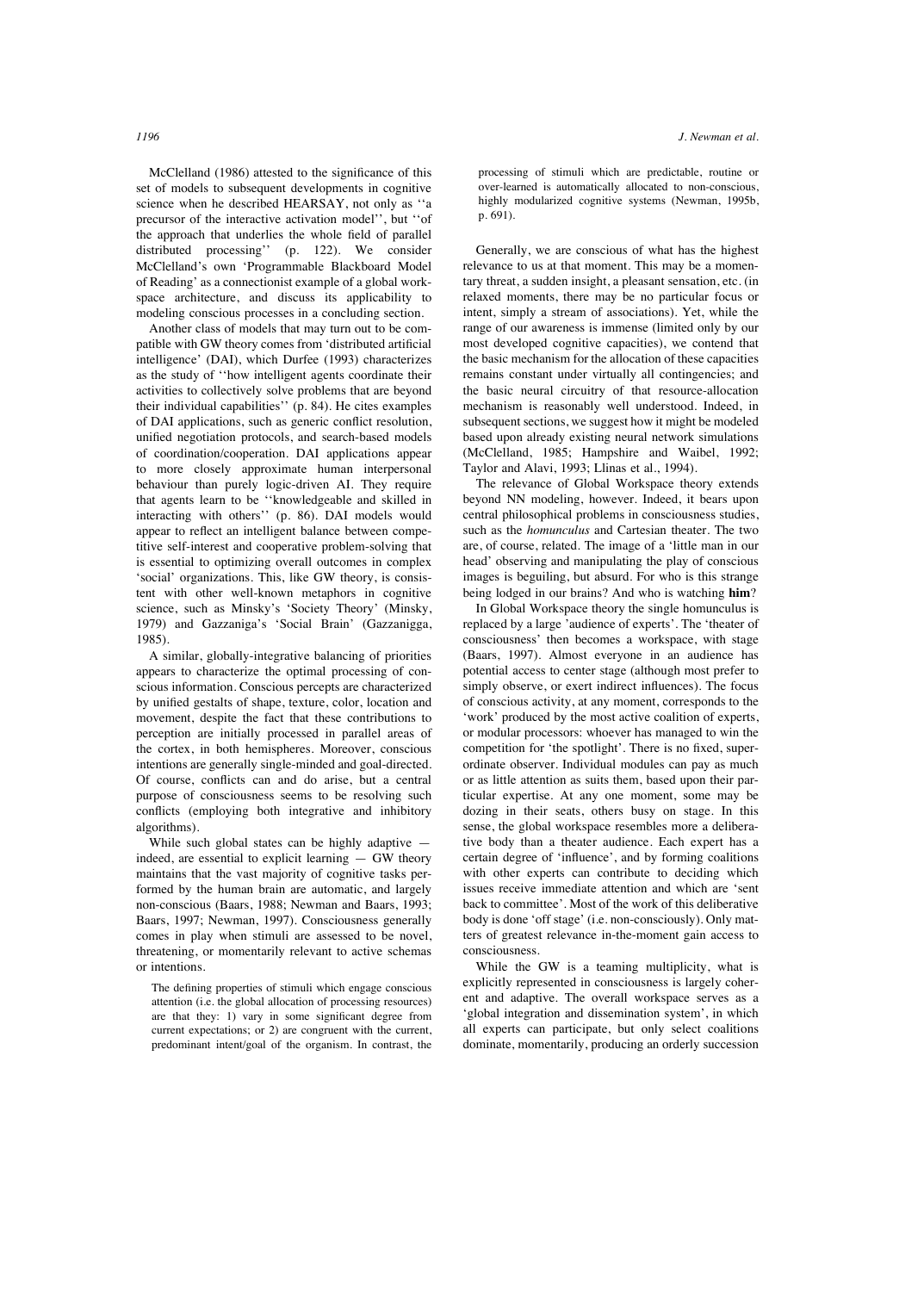of global representations. The stream of consciousness arises out of the operations of the GW system — and, over time, our sense of being a coherent 'I' (the memory and intention systems vital to this aspect are beyond the scope of this paper; see Baars et al., in press; Newman, 1997). It is this unitary awareness, not any agent or homunculus, that is globally superordinate. Of course, such a system is prone to inefficiencies and pathological perturbations, but this is consistent with the scientific literature concerning human consciousness (see Baars, 1988).

If we are to proceed beyond pleasing metaphors, however, it is necessary to operationalize the GW model in explicit neurocognitive terms. This process begins in the next section. To introduce it, we offer the following working definition:

consciousness reflects the operations of a global integration and dissemination system, nested in a largescale, distributed array of specialized bioprocessors; among the various functions of this system are the allocation of processing resources based, first, upon biological contingencies of novelty, need or potential threat and, secondly, cognitive schemas, purposes and plans.

#### **2. MODELING GLOBAL, COMPETITIVE ATTENTION**

We have introduced the theoretical background for the model. Newman and Baars (1993) and Newman (1997) present detailed accounts of its neural architecture. We would stress, however, that consciousness is a dynamic process, not a static structure. Also, it is not localized to some 'brain center', but arises out of the coordinated activities of widely distributed networks of neurons. Resource allocation is integral to these activities. The neural bases of resource allocation, or attention, have been extensively explored (see, e.g. Heilman et al., 1985; Mesulam, 1985; Posner and Rothbart, 1991; Posner, 1994; LaBerge, 1990, 1995). But, of course, not all forms of attention are conscious. As an example from AI, McClelland (1986) notes that in simulations of reading, activated modules must be 'sticky', that is ''interactive activation processes continue in older parts of the programmable blackboard while they are being set up in newer parts as the eye moves along...'' (pp. 150–151). This 'stickiness' would seem to entail a type of attention. It normally proceeds quite automatically, however, both in a reading machine and in a literate human being. Only when the process is disrupted by, say, a mis-spelled or unknown word, does that word becomes the focus of our conscious awareness. Normally, we are only conscious of the overall sense of the passage of text, and the images and thoughts it evokes, not particular semantic or syntactical operations. These linguistic processes became second nature to us long ago. Such 'particular operations' are hardly trivial aspects of language acquisition, but as Kihlstrom (1987) noted, in humans they tend to be ''automatized through experience and thus rendered unconscious'' (p. 285).

Conscious awareness clearly involves a higher order of resource allocation, which Newman and Baars (1993) call 'global attention'. The term ''refers to a level of cognitive processing at which a single, coherent stream of information emerges out of the diverse activities of the CNS'' (p. 258). The focus of that stream could (under atypical circumstances) be an individual word; but the conscious mind seldom confines itself to the processing of such rudimentary representations. Rather it seems to be decisively biased towards multifaceted, yet unified images. Thus, we are able to perceive a Necker Cube as projecting out of a two-dimensional page, alternately to the left, then to the right; but we are curiously incapable of perceiving these two perspectives simultaneously.

The processing load of global attention (like working memory), is both highly chunked and highly restricted (Baars, 1988). The non-conscious allocation of processing resources operates under no such constraints. For example, neuroscience has shown that specialized areas in the visual cortex process, in parallel, the contour, movement, color, spatial location, etc. of a stimulus (LaBerge, 1995). Yet our awareness is of a single, coherent object (and often includes tactile, auditory and associative aspects). Thus, neuroscience is faced with the 'binding problem' of how these multifarious representations, generated by widely separated areas, are integrated into real-time 'objects' of perception (see Crick and Koch, 1990a; Newman and Baars, 1993).

One would expect the neural mechanism for global attention to be complex, and widely distributed, which it is. But the basic circuitry can be described, to a first approximation, in terms of repeating, parallel loops of thalamo–cortico–thalamic axons, passing through a thin sheet of neurons known as the *nucleus reticularis thalami* (nRt). The loops are formed by long-axoned, excitatory neurons. The neurons of nRt are largely GABA-ergic, inhibitory neurons. Most, if not all, of the looping axons give off collaterals as they pass through nRt, while nRt neurons themselves project mainly to cells of the particular thalamic nucleus lying directly beneath them. There is an orderly topography to this array of axon collaterals and underlying thalamic nuclei (Scheibel and Scheibel, 1966; Mitrofanis and Guillery, 1993). It essentially mirrors, in miniature, the modular architecture of the cortex (see Newman and Baars, 1993; LaBerge, 1995; Newman, 1997, for reviews).

Evidence for the central role of this 'thalamocortical circuit' (LaBerge, 1995) in attention and consciousness has been accumulating for decades (Jasper, 1960; Scheibel, 1980; Jones, 1985; Steriade and Llinas, 1988; Llinas and Pare, 1991). Skinner and Yingling (1977) first proposed a neural model for its role in selective attention. Our 'wagon wheel' model (next section) represents a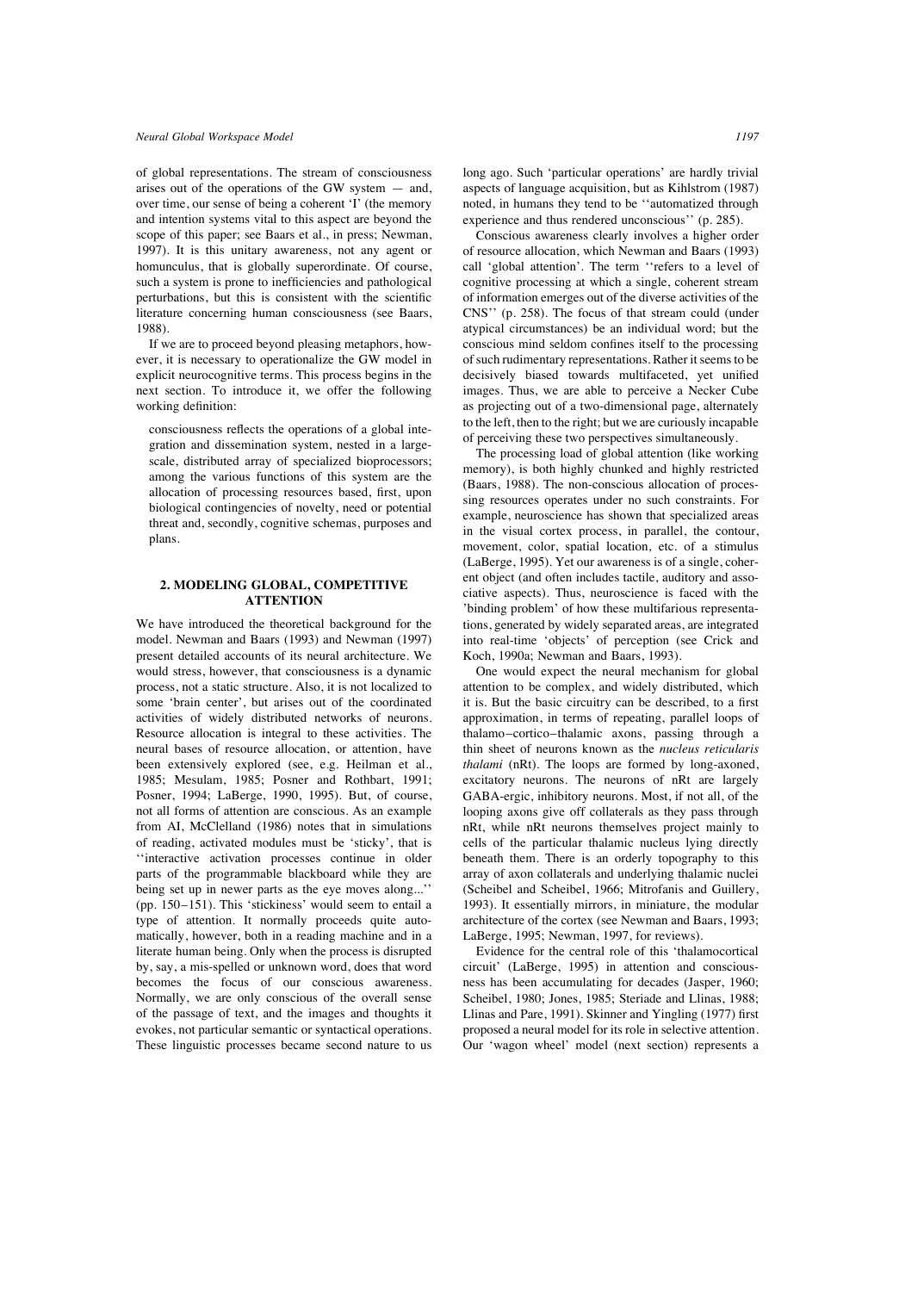

**FIGURE 1. The wiring diagram of the main model of the thalamus–NRT–cortex complex. Input <sup>I</sup> <sup>j</sup> is sent both to the thalamic relay cell <sup>T</sup><sup>j</sup> and the inhibitory interneuron IN<sup>j</sup> , which latter cell also feeds to <sup>T</sup><sup>j</sup> . Output from <sup>T</sup><sup>j</sup> goes up to the corresponding** cortical cell  $\bm{C}_j$ , which returns its output to  $\bm{T}_j$ . Both the axons  $\bm{T}_j\bm{C}_j$ and  $C_j T_j$  send axon collaterals to the corresponding NRT cell  $N_j$ . **There is axonal output from <sup>N</sup><sup>j</sup> to IN<sup>j</sup> , as well as collaterals to neighbouring NRT cells. There are also dendro–dendritic synapses between the NRT cells (from Taylor and Alavi, 1993).**

synthesis of both the accumulated evidence, and related models (Skinner and Yingling, 1977; Scheibel, 1980; Crick, 1984; Taylor and Alavi, 1993; Llinas et al., 1994; LaBerge, 1995). These related models vary in their details, as the precise connectivities and physiology of the thalamocortical circuit are not fully worked out.

Most attentional models are based upon conventional simulations of mechanisms such as center-surround inhibition, or winner-take-all (WTA) competitions, among local circuits. Various researchers have described the network of nRt neurons as a mosaic, or array, of neural 'gatelets' acting to selectively filter the flow of sensory inputs to the cortex (Skinner and Yingling, 1977; Scheibel, 1980; Crick, 1984). The WTA dynamic may seem analogous to the 'competition' posited by GW theory. The problem with such conventional networks is that they are poorly suited to global forms of competition, because prohibitively long-range and geometrically increasing numbers of connections would be required. Moreover, most long-range, reciprocal connections in the CNS are excitatory. Inhibitory effects tend to be local.

Taylor and Alavi (1993), however, have modeled a

competitive network for global attention based upon a highly simplified version of the 'thalamus–NRT– cortex complex'. Their model is unique, in that it takes into account the effects of dendro–dendritic interactions throughout nRt. The dendrites of nRt cells project out tangentially within the reticular sheet, bidirectionally. The physiology of information processing in dendritic trees is highly complex, and not well understood (Mel, 1994); but Koch and Poggio (1992) review evidence for the dendritic trees playing a role in several types of second-order, multiplicative computations. We will have more to say about this subsequently.

Figure 1 [taken from Taylor and Alavi (1993)] illustrates three thalamocortical circuits, as well as the nonlinear, dendro–dendritic connections between N1, N2, N3,... within NRT. We would refer the reader to the original paper for a detailed description of the simulations carried out, employing a network of 100 thalamocortical loops. To briefly summarize the results, the addition of dendro–dendritic connections to the looping circuits provided ''the basis for a simple version of the global gating model... that instantiates a form of competition in the spatial wavelength parameters of incoming inputs...'' (p. 352). In this version of the model, the entire nRt network oscillates with a wavelength,

with the net strength given by the component of the input with the same wavelength.

The way in which global control arises now becomes clear. Only those inputs which have special spatial wavelength oscillations are allowed through to the cortex, or are allowed to persist in those regions of the cortex strongly connected to the NRT: the thalamus–NRT system acts as a spatial Fourier filter (p. 353).

Simulation runs demonstrated the global, wave-like properties of the competitive model. The overall pattern of activation in cortical units was shown to be exclusively dependent upon the wave pattern spanning across all of the NRT units (Figure 2). As LaBerge (1995) notes, the actual physiology of nRt gating in alert states remains unclear, but it is firmly established that nRt is the source of global oscillatory activity (at 8–13 Hz) initiating the descent into sleep.

The RN cells are known to inhibit each other, and when inhibition hyperpolarizes an RN cell sufficiently, it produces a rebound burst. In this way a network of connected RN inhibitory cells can spread activity to every cell within the network, apparently without decrement in the intensity of the activity (p. 184).

Here then, is a plausible circuitry for a global, winnertake-all competition among the large array of specialized cortical processing areas.

Llinas et al. (1994) offer an interesting variation upon this circuitry, in which thalamocortical loops of the 'nonspecific' intralaminar nuclei operate in parallel with the specific (input) loops described above. The synchronous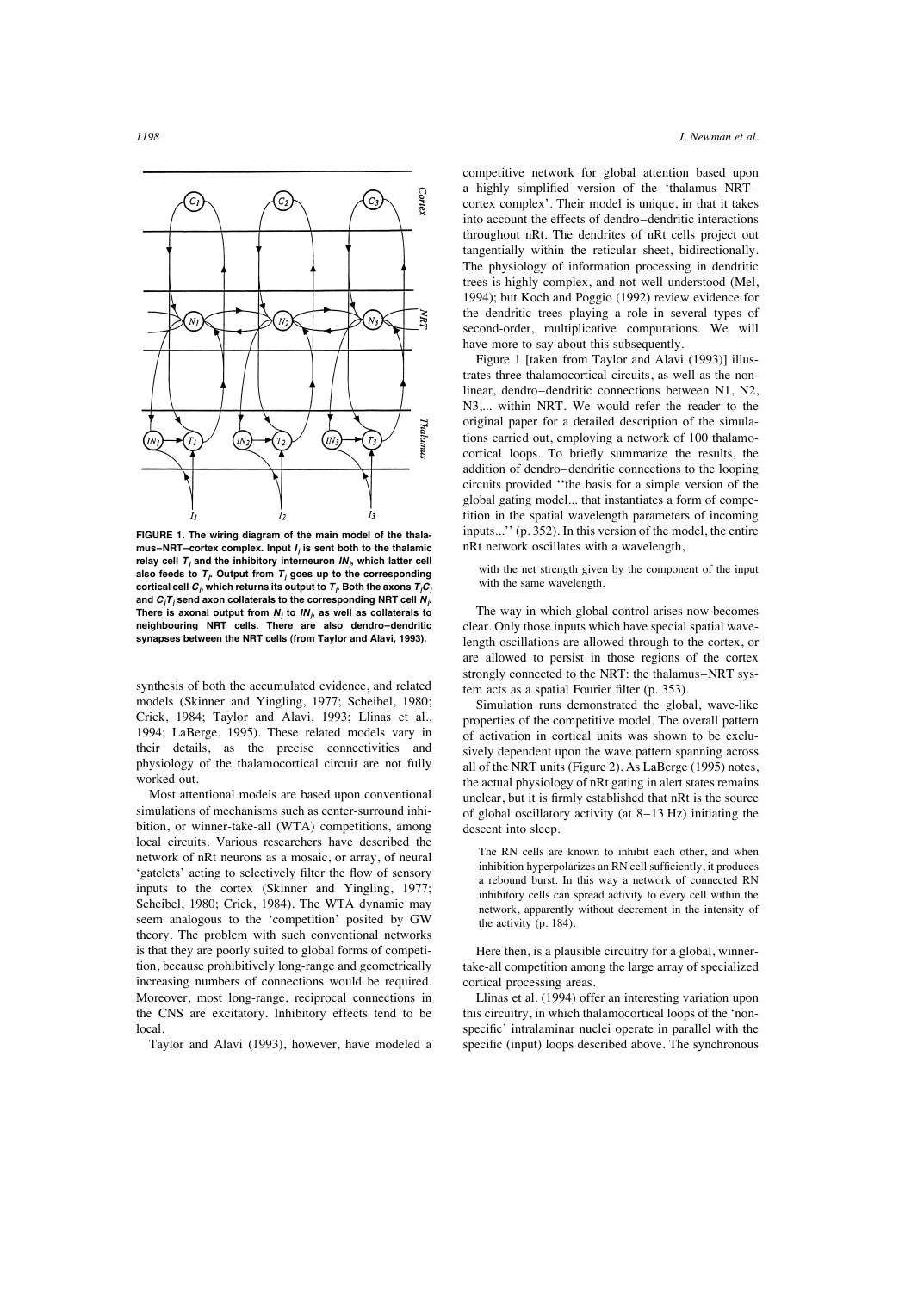



**FIGURE 2. One of 15 simulation runs for the thalamus–NRT–cortex model showing full global control with semi-constant spatial input. Note that cortex activity is influenced by the NRT alone (from Taylor and Alavi, 1993).**

activation of specific and non-specific loops is postulated to provide a basis for ''perceptual unity... by which different sensory components are gathered into one global image'' (p. 251). Their modeling is concerned with high-frequency EEG oscillations (and omits dendro–dendritic connections), yet appears to parallel much of what we discuss above.

When the interconnectivity of these nuclei is combined with the intrinsic properties of the individual neurons, a network for resonant neuronal oscillations emerges in which specific corticothalamic circuits would tend to resonate at 40 Hz. According to this hypothesis, neurons at the different levels, and particularly those in the reticular nucleus, would be responsible for the synchronization of 40-Hz oscillations in distant thalamic and cortical sites...these oscillations may be organized globally over the CNS, especially as it has been shown that neighboring reticular cells are linked by dendrito–dendritic and intranuclear axon collaterals (Deschenes et al., 1985; Yen et al., 1985, pp. 253–254).

# **3. A NEURAL MODEL FOR GLOBAL RESOURCE ALLOCATION**

We have introduced a set of convergent models for the basic circuitry of a Global Workspace system involved in the integration and dissemination of the processing resources of the nervous system. This 'bare bones' version accounts for how a global, winner-take-all competition might be mediated between various external inputs and cortical modules, to produce ''a single, coherent stream of information out of the diverse activities of the CNS'' (Newman and Baars, 1993). There remains to be explained how the thalamocortical circuit fits in with the second half of our working definition for the conscious system: the allocation of processing resources



**FIGURE 3. 'Wagon wheel' model of CNS systems contributing to global attention and conscious perception. A1, primary auditory** area; BG, basal ganglia; g<sub>c</sub>, 'closed' nRt gate; g<sub>o</sub>, 'open' nRt gate; **MRF, midbrain reticular formation; nRt, nucleus reticularis thalami; PFC, prefrontal cortex; S1, primary somatosensory area; Th, ventral thalamus; V1, primary visual cortex (from Newman et al., 1997).**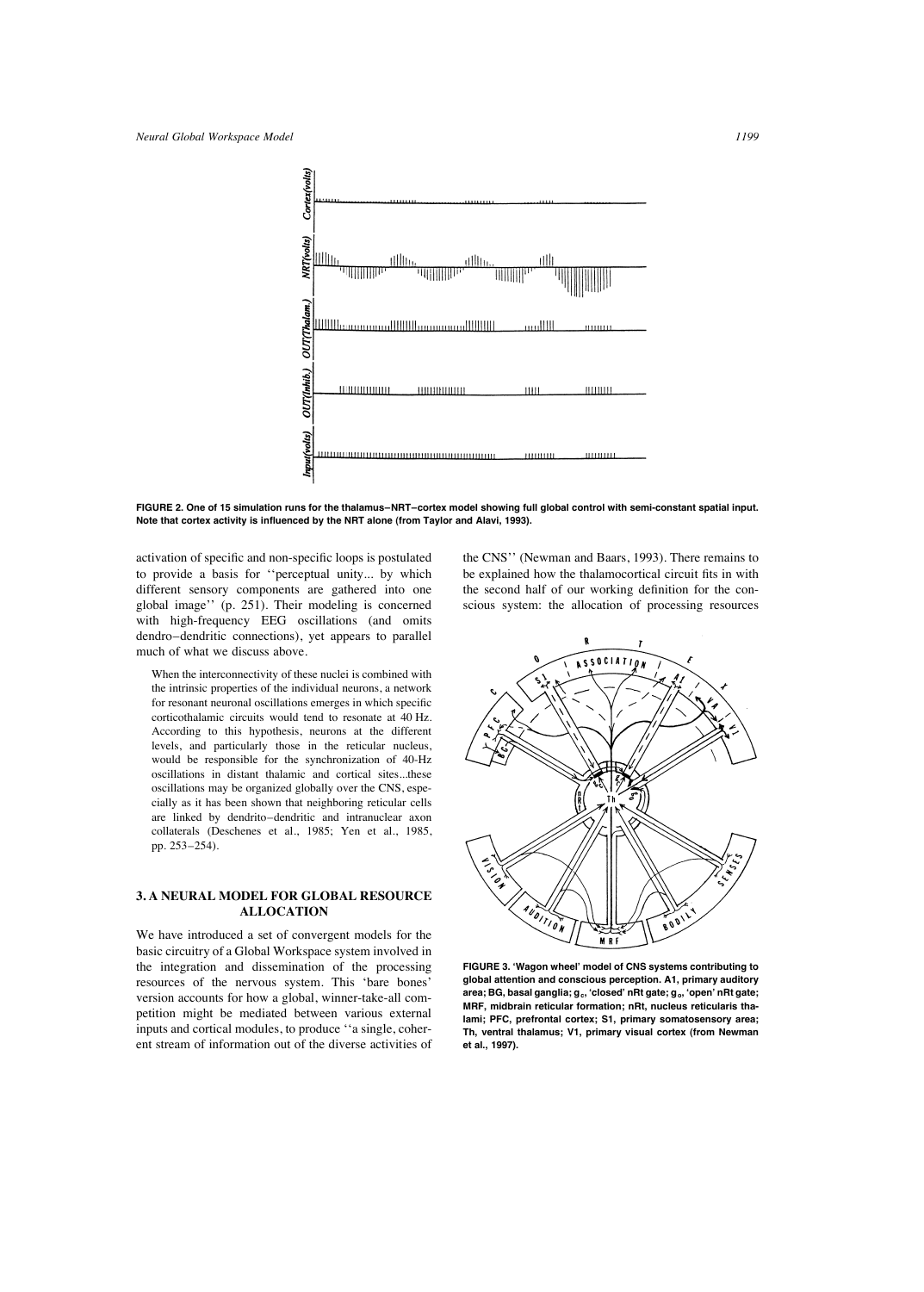based, first, upon biological contingencies of novelty, need or potential threat and, secondly, cognitive schemas, purposes and plans. In keeping with our definition, we will first add a sub-cortical component for orienting to ''novelty, need, or potential threat'', and then discuss the much more complex aspects of cortically-mediated effects upon the system.

This extended version of the model is schematically illustrated in Figure 3 as a 'wagon wheel', with the thalamus (Th) as its 'hub'. The reticular nucleus (nRt) corresponds to the metal sleeve fitted around the hub. The upper rim of the wheel represents the cerebral cortex (PFC/S1...V1), and closely associated basal ganglia (BG). The lower half shows the major sensory systems and subcortical nuclei whose projections converge upon the thalamus. The outer 'spokes' represent the sensory pathways for vision, audition and the bodily senses. These project, in an orderly topography, to modalityspecific nuclei in the thalamic 'hub'. As they ascend towards the thalamus, these pathways give off collaterals to the midbrain reticular formation (MRF) (see also Newman et al., 1997). Scheibel (1980) reviewed three decades of experimental evidence indicating that these midbrain collaterals serve as the basis for an initial 'spatial envelope', or global map, of the environment surrounding the animal.

Most reticular [MRF] neurons...appear multimodal, responding to particular visual, somatic and auditory stimuli, with combinations of the last two stimuli most numerous. The common receptive fields of typical bimodal cells in this array show a significant degree of congruence. For instance a unit responding to stimulation of the hind limb will usually prove maximally sensitive to auditory stimuli originating to the rear of the organism. These twin somatic and auditory maps retain approximate register and overlap the visuotopic map laid down in the...superior colliculus...These data might be interpreted to mean that each locus maps a point in the three-dimensional spatial envelope surrounding the organism. Further studies suggest the presence of a deep motor map closely matching and in apparent register with the sensory map. (p. 63)

More recent research has supported Scheibel's portrayal of the superior colliculus as the visual component of what Crick and Koch (1990b) termed a 'saliency map' for eye movements, involved in orienting the animal to biologically relevant stimuli. Subsequent findings have both confirmed Scheibel's analysis, and revealed a number of 'top-down' projections that modulate activities in MRF. LaBerge (1995) writes:

the superficial area [of the superior colliculus] receives strong cortical inputs from V1, V2 and V3 [primary and secondary visual cortex], the deep layers in the monkey SC receive their main cortical inputs from the posterior parietal area (Lynch *et al*., 1985), from the prefrontal areas (Goldman and Nauta, 1976), and the frontal eye fields (Leichnetz *et al*., 1981). The deep layers contain a map of visual space that is stacked adjacent to maps for auditory and somatosensory spaces in a manner that cells corresponding to points in space lie along the same vertical axis (Merideth and Stein, 1990). Stimulation of these cells by microelectrodes produces movements of eyes and head...

(LaBerge, 1995, p. 145)

LaBerge goes on to describe basal ganglia inputs that ''are of particular importance because they tonically inhibit activity in the SC cells''. It has long been known that the frontal eye fields, and posterior parietal area ''exert strong influences on eye movements and must be considered together with the superior colliculus in accounting for...orienting of attention'' (p. 142). These facts emphasize two key aspects of the 'conscious system' we are modeling: 1) it is polymodal, integrating not just visual, auditory and somatosensory inputs, but motor and 'higher-order' cortical effects; and 2) it is extended, with input/output relations reaching from the brain stem core to association cortices. Indeed, the general term we have used to describe it elsewhere is the 'extended reticular–thalamic activation system', or 'ERTAS' (Baars, 1988; Newman and Baars, 1993; Newman, 1995a, 1995b, 1997).

The third key aspect of the system (as exemplified by the 'wagon wheel' model) is that it converges on the thalamus. We have already discussed this in terms of the thalamocortical circuit, which connects to ''virtually every area of the cerebral cortex'' (LaBerge, 1995, p. 221). Scheibel (1980) described the MRF portion of the system as:

sweep[ing] forward on a broad front, investing the [intralaminar complex of the] thalamus and nucleus reticularis thalami. The investiture is precise in the sense that the sites representing specific zones of the spatial envelope (receptive field) project to portions of the nucleus reticularis concerned with similar peripheral fields via projections from both sensory thalamus and sensory association cortices (p. 62).

The fact that Scheibel's (1980) 'spatial envelope' projects with some topographic precision upon nRt, would appear to enable it to disinhibit particular arrays of nRt gatelets, selectively enhancing the flow of sensory information to the cortex. The 'intralaminar complex' (Newman and Baars, 1993) is also integral to the ERTAS system, as the non-specific portion of the thalamocortical circuit. It is intralaminar projections which relay MRF activation to the cortex (illustrated by the vertical MRF-Th projection, above which it branches out to all areas of CORTEX). As noted above, Llinas et al. (1994) hypothesize the perceptual unity of consciousness (binding) to be brought about by the global synchronization of specific and non-specific circuits via nRt. Scheibel (1980) earlier concluded as much concerning the role of this extended activation system in 'selective awareness':

From these data, the concept emerges of a reticularis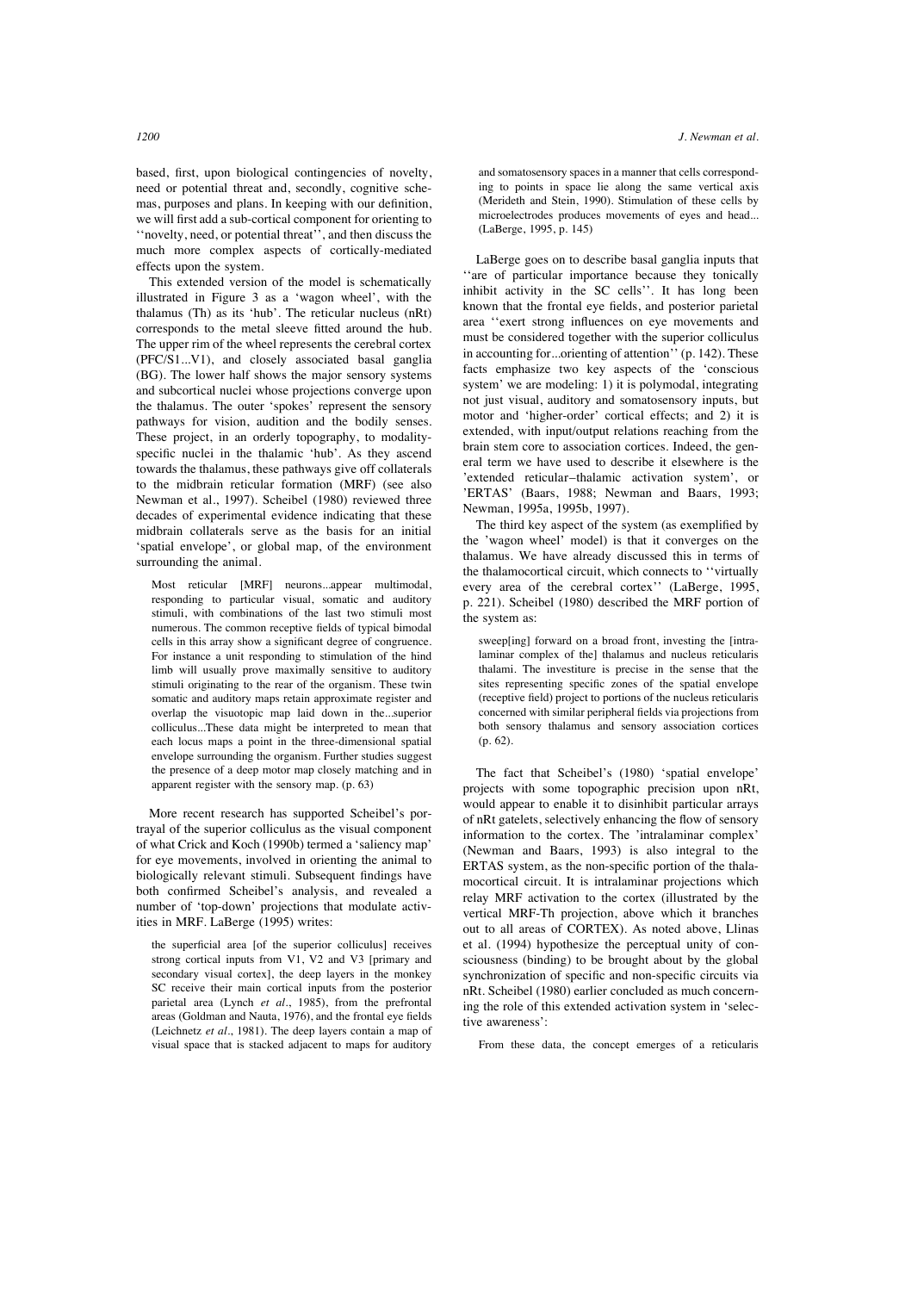complex [nRt] selectively gating interaction between specific thalamic nuclei and the cerebral cortex under the opposed but complementary control of the brain stem reticular core [MRF] and the frontal granular cortex [PFC]. In addition, the gate is highly selective; thus, depending on the nature of the alerting stimulus or central excitation, only that portion of the nucleus reticularis will open which controls the appropriate subjacent thalamic sensory field. The reticularis gate [thus] becomes a mosaic of gatelets, each tied to some specific receptive zone or species of input. Each is under the delicate yet opposed control of: (a) the specifically signatured sensory input and its integrated feedback from cortex [S1...V1]; (b) the reticular core [MRF] with its concern more for novelty (danger?) than for specific details of experience; and (c) the frontal granular cortex-medial thalamic system [PFC/BG] more attuned to upper level strategies of the organism, whether based on drive mechanisms (food, sex) or on still more complex derivative phenomenon (curiosity, altruism). Perhaps here resides the structuro- functional substrate for selective awareness, and in the delicacy and complexity of its connections, our source of knowing, and of knowing that we know (p. 63).

Here, as well, is a summary description of a neural substrate for the global allocation of the processing resources of the CNS. All that it lacks is the mechanisms for a global competition (Taylor and Alavi, 1993) and binding (Llinas et al., 1994) introduced in the previous section. But we must tie the operations of this thalamuscentered system more closely to those of the cortex and basal ganglia, or most of the functions routinely studied by cognitive science have no place in the model. This introduces an exponentially higher level of complexity (one of the hazards of dealing with global systems).

One of the values of GW theory, however, is that it provides a framework for understanding this complexity. First, it holds that the vast majority of cognitive functions are carried out, non-consciously, via changing arrays of specialized, modular processors. This is reflected, anatomically, in the immense number of cortico–cortical connections in the human brain, outnumbering those with subcortical nuclei by nearly ten to one. Thalamocortical projections are comparatively sparse, but serve at least two essential functions: 1) transmitting sensory inputs to the primary cortical areas (S1, A1, V1, Figure 3); and 2) providing a means to selectively amplify/synchronize cortex-wide activation (Section 2).

GW theory also reminds us that conscious functions operate upon an information load about the size of working memory. Thus, we are talking of a highly coarsegrained level of processing. In this context, global attention is (at least) a second-order operation, acting upon a highly selective stream of information. All this is to say that a relatively low density of widely distributed, yet highly convergent, circuits could be all that are required to create a conscious system; and these are the very characteristics of the neural model we have described.

However, most neural network modelers take a

cortically-centered view of cognition, from which the brain stem functions so far described probably seem rather primitive or trivial (i.e. orienting, controlling eye movements) when compared to cortically-mediated processes such as language acquisition, pattern recognition, motor planning, etc. What evidence is there that cortical (and other forebrain systems) depend upon projections to the thalamus for effecting high-level cognitive processes?

Early support for such effects, mediated by prefrontal projections, was provided by animal experiments undertaken by Skinner and Yingling (1977). They found that selective activation of one portion of a fronto-thalamic tract could shut down sensory processing in visual, but not auditory, cortex. Activation of another 'spoke' of the prefrontal-thalamic tract shut down auditory processing, but allowed visual inputs to reach posterior cortex. Skinner and Yingling wrote ''This result implies that selective attention emerges via selective inhibition in certain sensory channels that the animal must **know in advance** are irrelevant to its situation'' (p. 54). To inhibit orienting based upon advanced knowledge is clearly a sophisticated use of cognition. Several lines of research have converged in recent years to support this concept. Summarizing the current state of knowledge of prefrontal regulation of subcortical systems, Newman (1997) wrote:

It is now generally accepted that the prefrontal lobes (with the cingulate cortex) constitute an 'executive' over the limbic system mediating such functions as working memory, inhibition of conditioned responses, and goal-directed attention (see Fuster, 1980; Goldman-Rakic, 1988b; Damasio, 1994; Posner, 1994). More recent research on the basal ganglia (see reviews by Groenewegen and Berendse, 1994; Parent and Hazrati, 1995) have suggested that they constitute a 'motor programming extension' of the frontal lobes as well — routed through the thalamus (p. 112–113).

Newman (1997) goes on to cite evidence (Parent and Hazrati, 1995) that the BG 'extension' (like the thalamocortical loops) sends rich, collateral projections to nRt that effect not only its 'gating' of motor programs, but hippocampal-mediated episodic memory functions (see also Newman, 1995b).

Finally, we would note that cortico-thalamic projections to nRt and associated specific nuclei are both more topographically precise (Mitrofanis and Guillery, 1993) and more pervasive than had once been thought (Jones, 1985). Llinas and Pare (1991) estimate that, for every axon the thalamus sends to the cortex, the cortical area it projects to reciprocates with ten. Given the modular architecture of the neocortex, one might reasonably predict that these cortico-thalamic projections exert highly differentiated influences upon the flow of information through the thalamus. Efforts by experimental neuroscience throughout the 1980s to elucidate the precise effects of cortico-thalamic projections were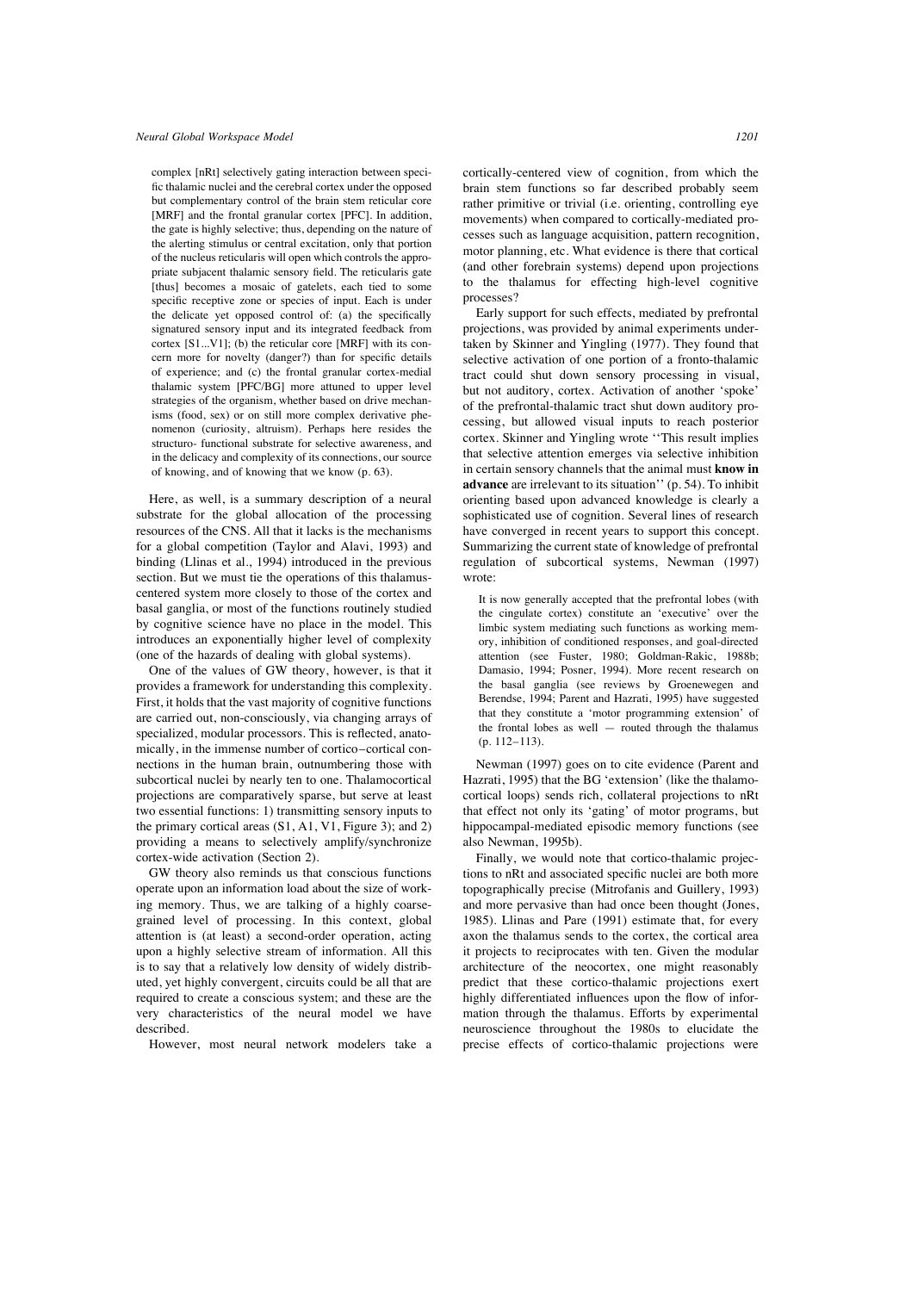frustratingly inconclusive. But a recent review by Buser and Rougeul-Buser (1995) notes:

The situation has however recently swung back, due to some new and perhaps consistent findings, indicating that the visual cortex appears to have a major action down onto the lateral geniculate nucleus, which may generate thalamic oscillations (Funke and Eyse, 1992; McCormick and Krosigk, 1992; Krosigk et al., 1993; Sillito et al., 1994) (p. 252).

While additional research is clearly needed, these recent findings suggest that Scheibel's (1980) early model of the converging influences of projections upon a thalamic hub  $-$  with the addition of basal ganglia inputs to nRt and the intralaminar complex — remains a viable model for ''global attention'', including the influences of cortically generated ''schemas, purposes and plans''. Newman (1997) discusses the contributions of the 'cortico-basal ganglia–thalamo–cortical loop' to memory and volitional processes in greater detail. The complexities of this system are beyond the scope of the models presented here, although Monchi and Taylor (1995) and Taylor and Michalis (1995), among others, have developed neural models simulating functions of the BG and hippocampal systems.

What we propose to do instead is present a much simpler, but highly relevant, connectionist model that simulates the sorts of second-order operations one would predict in a GW system employing a gating network to selectively filter and integrate inputs as a function of central knowledge stores. The basic heuristic for this type of model is described in Newman and Baars (1993). It posits that

prefrontal cortex acts as an executive attentional system by actively influencing information processing in the posterior cortex through its effects upon the nucleus reticularis. In this manner, the highly parallel [processing] functions of the posterior cortex are brought into accord with increasingly complex and intentional cognitive schemes generated within the prefrontal regions of the brain (p. 281).

A defining property of an executive system is that it acts upon other sub-systems, modifying their inputs for its particular purposes. Posterior cortical areas act more like arrays of quasi-autonomous processing modules (or local experts) — the bread and butter of NN simulations. Note that an executive system is not an *essential* requirement for consciousness. That this is the case is illustrated by the literature on extensive damage to the frontal lobes of the brain. PFC damage results in significant deficits in such purposeful activities as: the inhibition of inappropriate responding; switching of response set, planning and monitoring of actions, etc.; but produces little or no alteration in basic mental status. Indeed, many patients with frontal lobe pathology perform at pre-morbid levels on intelligence tests (Walshe, 1978; Damasio, 1994). In terms of the GW model we have

presented, it is not executive attentional processes, but the selective binding of coalitions of active cortical modules via a thalamocortical competition which is the *sine qua non* for the generation of a coherent stream of conscious representations. Examples of these aspects of the GW model have already been offered.

## **4. SECOND-ORDER MODELS FOR GLOBAL GATING**

Let us return to the 'wagon wheel' model illustrated in Figure 3, and transform its components into a connectionist GW, with an executive system. To simplify things, the network will have only two sensory modules, one for processing auditory (A1) inputs, and one for visual (V1). In order to provide second-order control over processing in both modules, we will add a gating module (nRt) with the same number of units as connections in each sensory module. Each gating unit sends its output to a corresponding connection in A1 and V1. The connections between the gating units and sensory units are multiplicative. As Rummelhart et al. (1986) write about such connections:

if one unit of a multiplicative pair is zero, the other member of the pair can have no effect, no matter how strong its output. On the other hand, if one unit of a pair has value 1, the output of the other passe[s] unchanged to the receiving unit....In addition to their use as gates [such] units can be used to convert the output level of a unit into a signal that acts like a **weight** connecting two units (p. 73).

In this manner, a fully connected gating module can actually program the connection strengths of one or more input modules to process a particular type of input, for example phonemes, or letters, into words. For maximum flexibility, it is preferable that the gating module not have fixed connections either, but simply relay gating (connection strength) information from a central module to which its units are connected. The central module contains (in this case) word-level knowledge needed to program the sensory modules to process words. Another central module might be specialized for knowledge for processing visual scenes or tactile shapes. To complete the system, each programmable input unit sends a corresponding connection to a central module unit.

The highly simplified network just described is really a variation on a 'Programmable Blackboard Model for Reading' developed by McClelland (1985, 1986). Its four modules correspond to those labeled in Figure 4: a Central Module (PFC); Connection Activation System (PFC-nRt); and two Programmable Modules (A1, V1). The connections described above are shown in Figure 5 (note: McClelland's modules are identical, and used only for reading (not hearing) words, but theoretically they could be programmed to process *any* type of input).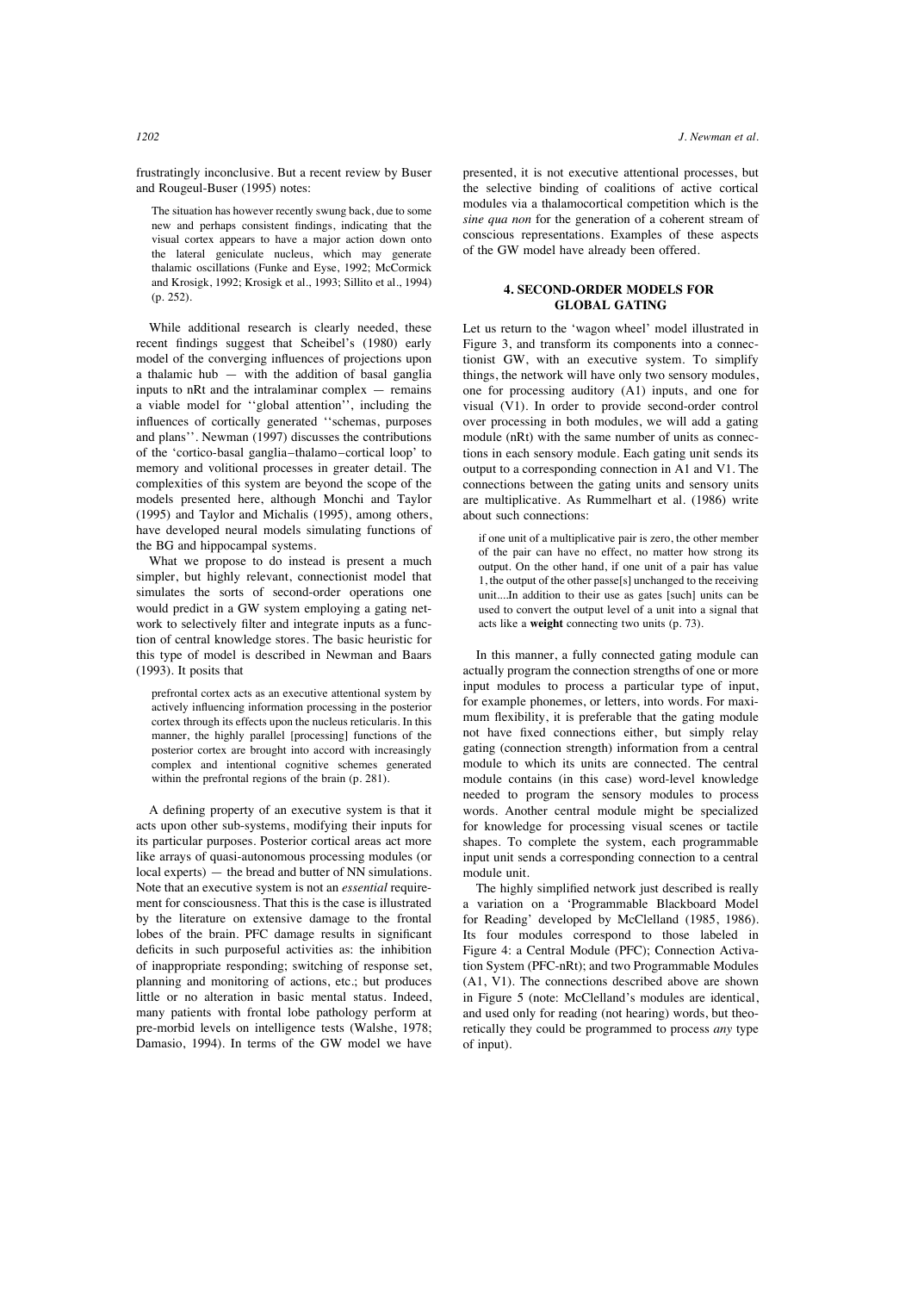

**FIGURE 4. A simplified example of a Connection Information Distributor (CID), sufficient for simultaneous bottom-up processing of two two-letter words. The programmable modules consist of the programmable letter (PL) and programmable word (PW) nodes, and programmable connections between them (open triangles). The central module consists of a set of central letter (CL) nodes and a set of central word (CW) nodes, and hard-wired connections between them (filled triangles). The connection activation system includes the central word nodes, a set of connection activator (CA) nodes, and hard-wired connections between them. Connections between the central knowledge system (central module plus connection activation system) and the programmable blackboard are shown in Figure 6 (from McClelland, 1985).**

In the brain, of course, the primary areas  $(A1, V1, S1)$ send no direct projections to PFC; but they do send convergent projections (as in Figure 5) to secondary association areas, which send projections directly to PFC (as well as posterior association areas). Although these feed-forward projections to PFC are less topographically precise (e.g. the receptive fields of visual neurons in the secondary areas are much larger), they maintain a fair degree of parallel distribution, indicating that much of the prefrontal cortex is as modular in its organization as the posterior 'association' cortex. Moreover, PFC 'modules' reciprocate these parallel, feedforward projections, although in a more divergent pattern (Goldman-Rakic, 1988a; LaBerge, 1995). Interestingly, this convergence/divergence pattern is paralleled by the connections in Figure 5 for the central module.

In the actual prefrontal cortex there are hundreds (if not thousands) of 'central modules'. Feed-forward inputs allow them to use and store highly processed information from the posterior (sensory) cortex. Of course, feedback (or re-entrant) connections enable PFC to influence processing in the posterior areas as well. But such divergent and indirect feedback pathways are poorly suited to exercising momentary, direct effects upon processing at the input level. Nor could such centrally-stored knowledge be employed to guide, or anticipate, how



**FIGURE 5. Each CA node projects to the corresponding connection in both programmable modules, and each central letter node receives projections from the corresponding programmable letter node in both programmable modules. The inputs to two central letter nodes, and the outputs from two CA nodes are shown (from McClelland, 1985).**

inputs are processed (re the 'knowing in advance' Skinner and Yingling (1977) attributed to PFC-Th circuits). This is where direct projections to the primary processing areas (actually the thalamocortical circuit) could prove quite valuable. Instead of the sensory input units (A1-Th; V1-Th) responding based upon fixed connection strengths, a central module could program input modules to process (i.e. pay attention to) particular categories of inputs. McClelland (1986) calls this form of activation 'connection information distribution' (CID) and compares its benefits to those of:

the invention of the stored program....The use of centrally stored connection information to program local processing structures is analogous. It allows the very same processing structures to be programmed to perform a very wide range of different tasks.... [CID] also carries out a form of what is known in production systems as 'resolution', binding the right tokens in the blackboard together into higher-order structural patterns (p. 165).

Finally, he notes analogous aspects in the CID's operations to 'working memory', a process which has been tied by neuroscientists to a prefrontal/thalamic/hippocampal system (e.g. Fuster, 1980; Goldman-Rakic, 1988b). These comparisons between the Wagon Wheel and Programmable Blackboard models, of course, have purely heuristic value (although McClelland's (1986) PABLO simulation of his model contained a sufficient programmable blackboard to read lines of text up to 20 characters long). But the use of gating networks to generate useful 'higher-order structural patterns' is fairly widespread.

For engineering problems such as object recognition and robot motion control, the concept of combining modular networks using gating connections has been actively exploited to develop highly reliable systems (Jacobs et al., 1991; Hampshire and Waibel, 1992;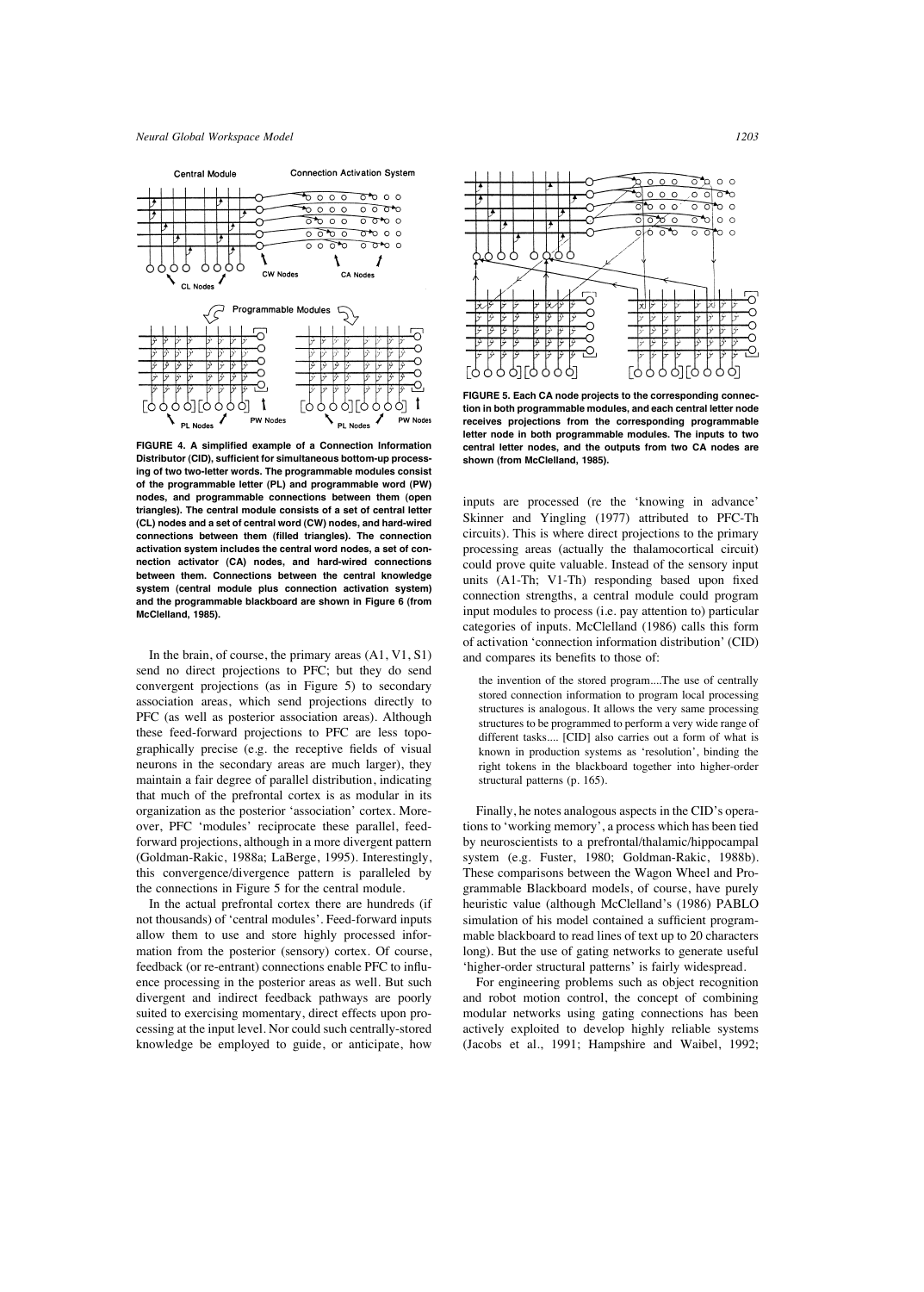

**FIGURE 6. Schematic diagram of modular neural networks with three expert networks and a gating network. The output of the entire** architecture, denoted by Y, is  $Y = g_1y_1 + g_2y_2 + g_3y_3$ , where  $y_1$  denotes the output of the *i*th expert network.

Jacobs and Jordan, 1993; Cho and Kim, 1995). The key issue in this approach is how to combine the results of the individual networks to give the best estimate of the optimal overall result. Architectures used in this approach consist of two types of networks: an expert and a gating network. Basically, the expert networks compete to learn the training instances, and the gating network facilitates cooperation by the overall mediation of this competition. The expert networks may be trained separately using their own preassigned sub-tasks and differing modalities (e.g. vision and touch), or the same modality at different times (e.g. the consecutive 2-D views of a rotating 3-D object). The gating network need only have as many output units as there are expert networks.

To train such a gating network, Hampshire and Waibel (1992) developed a new form of multiplicative connection, which they call the 'Meta-Pi' connection. Its function is closely aligned with predecessors described in McClelland (1986). The final output of the overall system is a linear combination of the outputs of the expert networks, with the gating network determining the proportion of each local output in the linear combination. Figure 6 illustrates this architecture with three expert networks.

The final output of the overall system is a linear combination of the outputs of the expert networks, with the gating network determining the proportion of each local output in the linear combination. The Meta-Pi gating network allocates appropriate combinations of the expert networks when stimuli are assessed to be novel, while an automatic ('non-conscious') decision process operates in instances where a single expert can execute the task. This coupling of modular, expert networks and gating controls produces new levels of cooperative behavior. The expert networks are local in the sense that the weights in one network are decoupled from the weights in other expert networks. However,

there is still some indirect coupling because if some other network changes its weights, it may cause the gating network to alter the responsibilities that get assigned to the expert network.

These examples from engineering applications of multiplicative, gating networks are not based upon the Wagon Wheel model or, for that matter, any specific neural circuitry. Yet Koch (1997) notes that

Multiplication is one of the most common operations carried out in the nervous system (for example, for estimating motion or the time-to-contact with an approaching stimulus) (p. 208).

We are not aware of any studies of either the axon collateral or dendro–dendritic projections in nRt demonstrating multiplicative properties, but Mel (1994) has modeled such connections in the NMDA-rich dendritic trees of cortical pyramidal cells. He postulates that they perform nonlinear pattern discrimination and correlative operations. Given the role of the bidirectional dendritic trees of nRt cells in globally synchronizing the thalamocortical circuit (Taylor and Alavi, 1993; LaBerge, 1995), it seems likely that they will eventually be found to have important computational functions as well.

Even if it transpires that synchronous oscillations, not multiplicative connections, are the basis for the 'gating' functions of nRt upon the thalamocortical circuit, NN models based upon Meta-Pi connections may still be useful for simulating global workspace systems. The use of Meta-Pi connections has already been extended to synchronous oscillators in modular cortical neural networks. Indeed, computational simulations of phaselocked oscillations characteristic of neurons involved in the 'binding' of visual (Grossberg and Somers, 1991; Sompolinsky et al., 1991) and auditory (Vibert et al., 1994) features of an attended object have already been extended to synchronous oscillators using Meta-Pi connections. Such oscillatory circuits have also been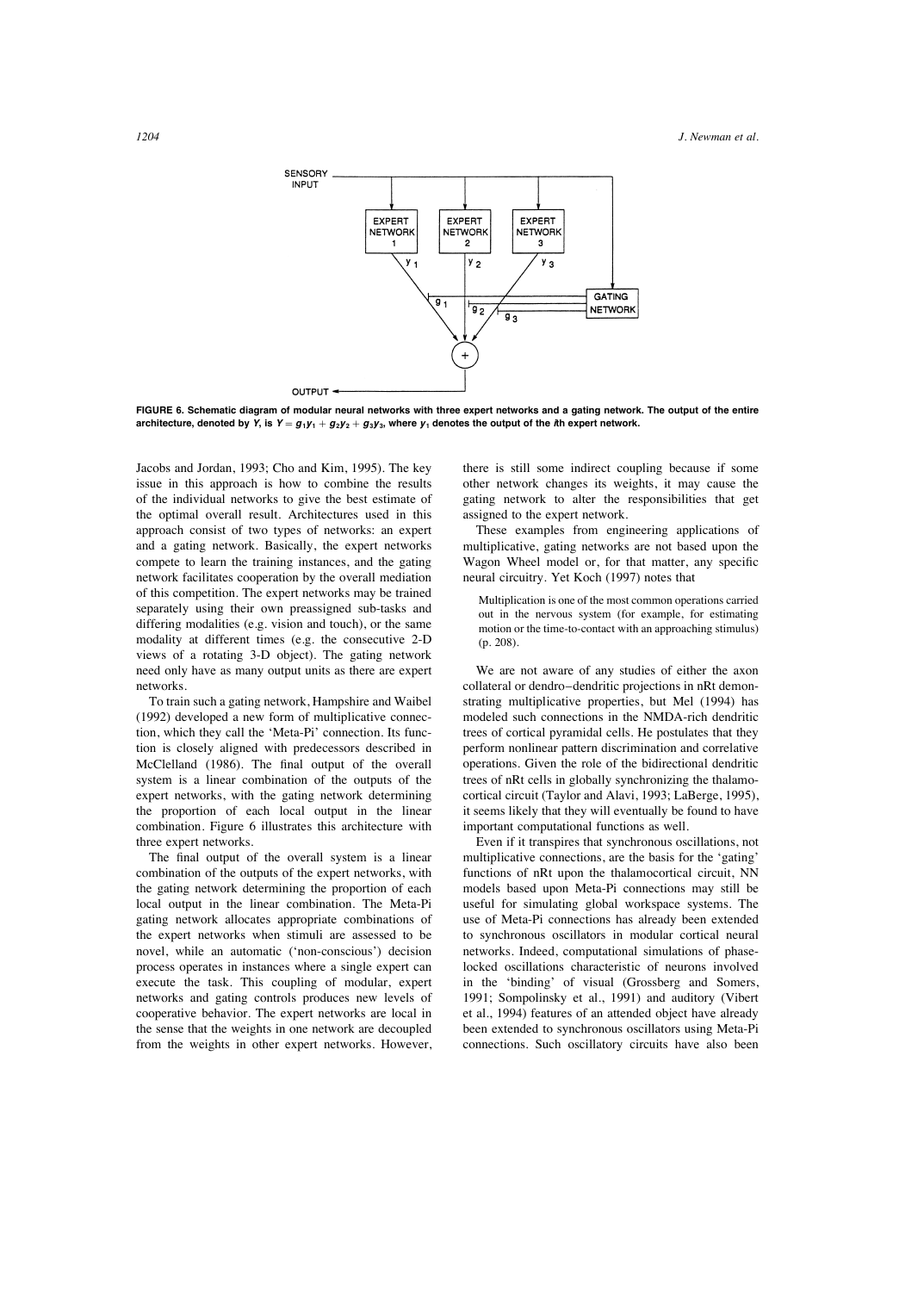employed in modeling storage and retrieval in pattern recognition tasks (Yao and Freeman, 1990).

In this paper, we have introduced a collection of neuroscience and NN models for attention and binding, resource allocation, and second-order gating, which share important features and parallels with a Neural Global Workspace System for conscious attention (Newman and Baars, 1993). While the NN models we have presented only implement partial aspects of the GW system, and even our Wagon Wheel model largely neglects the influences of memory and affective systems upon the stream of consciousness, the outlines of a general framework for understanding conscious processes should be discernable (see Newman, 1997 for a fuller account). This is certainly great progress, given the virtual *terra incognita* consciousness has been for most of the history of science.

#### **REFERENCES**

- Baars, B. J. (1983). How does a serial, integrated and very limited stream of consciousness emerge out of a nervous system that is mostly unconscious, distributed, and of enormous capacity? In G. R. Brock & J. Marsh (Eds), *CIBA Symposium on Experimental and Theoretical Studies of Consciousness* (pp. 282–290). London: John Wiley and Sons.
- Baars, B. J. (1988). *A cognitive theory of consciousness*. Cambridge: Cambridge University Press.
- Baars, B. J. (1992). *Experimental slips and human error: Exploring the architecture of volition*. New York: Plemun Press.
- Baars, B. J. (1994). A global workspace theory of conscious experience. Baars, B. J. and Newman, J. (1994). A neuro-biological interpretation of a Global Workspace theory of consciousness. In A. Revonsuo and M. Kamppinen (Eds), *Consciousness in philosophy and cognitive neuroscience*. Hillsdale, NJ: Erlbaum.
- Baars, B. J. (1997). *In the theatre of consciousness: The workspace of the mind*. Oxford: Oxford University Press.
- Baars, B. J., Newman, J. & Taylor, J. G. (in press). Neuronal mechanisms of consciousness: A Relational Global Workspace framework. In S. Hameroff, A. Kaszniak, J. Laukes, & A. Scott (Eds), *Towards a science of consciousness: The second Tucson discussion and debates*. Cambridge, MA: MIT Press.
- Buser, P., & Rougeul-Buser, A. (1995). Do cortical and thalamic bioelectric oscillations have a functional role? A brief survey. *Journal of Physiology (Paris)*, *89,* 249–254.
- Cho, S.-B., & Kim, J. H. (1995). Multiple network fusion using fuzzy logic. *IEEE Trans. Neural Networks*, *6,* 497–501.
- Crick, F. (1984). Function of the thalamic reticular complex: the searchlight hypothesis. *Proceedings of the National Academy of Sciences, USA*, *81,* 4586–4590.
- Crick, F., & Koch, C. (1990a). Towards a neurobiological theory of consciousness. *Seminars in the Neurosciences*, *2,* 263–275.
- Crick, F., & Koch, C. (1990b). Some reflections on visual awareness. *Cold Spring Harbor Symposium on Quantitative Biology*, *15,* 953– 962.
- Damasio, A. R. (1994). *Descartes' Error*. New York: G.P. Putnam Sons.
- Deschenes, M., Madariage-Domich, A., & Steriade, M. (1985). Dendrodendritic synapses in the cat reticularis thalami nucleus: A structural basis for thalamic spindle synchronization. *Brain Research*, *334,* 165–168.
- Durfee, E.H. (1993). Cooperative distributed problem solving between (and within) intelligent agents. In P. Rudomin *et al*. (Eds), *Neuroscience: From neural networks to artificial intelligence* (pp. 84–98). Heidelberg: Springer-Verlag.
- Eccles, J. C. (1966). *Brain and conscious experience*. Heidelberg: Springer-Verlag.
- Edelman, G. M. (1989). *The remembered present, a biological theory of consciousness*. New York: Basic Books.
- Funke, K., & Eyse, U. T. (1992). EEG-dependent modulation of response dynamics of cat dLGN relay cells and the contribution of corticogeniculate feedback. *Brain Research*, *573,* 217–227.
- Fuster, J. M. (1980). *The prefrontal cortex*. New York: Raven Press.
- Gazzanigga, M. S. (1985). *The social brain, discovering the networks of the mind*. New York: Basic Books.
- Goldman-Rakic, P. S. (1988a). Changing concepts of cortical connectivity: parallel distributed cortical networks. In P. Rakic and W. Singer (Eds), *Neurobiology of the cortex* (pp. 177–202). Berlin: John Wiley and Sons Ltd.
- Goldman-Rakic, P. S. (1988b). The prefrontal contribution to working memory and conscious experience. In O. Creutzfeld and J. Eccles (Eds), *The brain and conscious experience*. Rome: Pontifical Academy.
- Groenewegen, H. J., & Berendse, H. W. (1994). The specificity of the 'nonspecific' midline and intralaminar thalamic nuclei. *Trends in Neuroscience*, *4*(2), 52–58.
- Grossberg, S., & Somers, D. (1991). Synchronized oscillations during cooperative feature linking in a cortical model of visual perception. *Neural Networks*, *4,* 452–466.
- Hampshire II, J.B., & Waibel, A. (1992). The Meta-Pi network: Building distributed knowledge representations for robust multisource pattern recognition. *IEEE Trans. Pattern Analysis and Machine Intelligence*, *14,* 751–769.
- Harnad, S. (1994). Guest editorial Why and how we are not zombies. *Journal of Consciousness Studies*, *1*(2), 164–168.
- Heilman, K. M., Watson, R. T. & Valenstein, E. V. (1985). Neglect and related disorders. In K.M. Heilman & E.V. Valenstein (Eds), *Clinical neuropsychology*. New York: Oxford University Press.
- Jackendorf, R. (1987). *Consciousness and the computational mind*. Cambridge, MA: MIT Press.
- Jacobs, R. A., Jordan, M. I., Nowlan, S. J., & Hinton, G. E. (1991). Adaptive mixtures of local experts. *Neural Computation*, *3,* 79–87.
- Jacobs, R. A., & Jordan, M. I. (1993). Learning piecewise control strategies in a modular neural network architecture. *IEEE Trans. Systems, Man, and Cybernetics*, *23,* 337–345.
- Jasper, H. H. (1960). Unspecific thalamocortical relations. In J. Field, H. W. Magoun & V. E. Hall (Eds), *Handbook of neurophysiology, Vol. 1* (pp. 1307–1322). Washington, DC: American Physiological Society.
- Johnson-Laird, P. N. (1988). *The computer and the mind*. Cambridge, MA: Harvard University Press.
- Jones, E. G. (1985). *The thalamus*. New York: Plenum Press.
- Kihlstrom, J. F. (1987). The cognitive unconscious. *Science*, *237,* 285–292.
- Koch, C. (1997). Computation and the single neuron. *Nature*, *385,* 207– 210.
- Koch, C., & Poggio, T. (1992). Multiplying with synapses and neurons. In T. McKenna, J. Davis & S. F. Zornetzer (Eds), *Single neuron computation* (pp. 315–345). Boston, MA: Academic Press.
- Krosigk, von M., Bal, T., & McCormack, D. (1993). Cellular mechanisms of a synchronized oscillation in the thalamus. *Science*, *261*, 361–364.
- LaBerge, D. L. (1990). William James symposium: Attention. *Psychological Science*, *1*(3), 156–162.
- LaBerge, D. L. (1995). *Attentional processing: The brain's art of mindfulness*. Cambridge, MA: Harvard University Press.
- Llinas, R. R., & Pare, D. (1991). Commentary: of dreaming and wakefulness. *Neuroscience*, *44*(3), 521–535.
- Llinas, R., Ribary, U. Joliot, M. & Wang, X-J. (1994). Content and context in temporal thalamocortical binding. In G. Busaki *et al*. (Eds), *Temporal coding in the brain* (pp. 251–272). Heidelberg: Springer-Verlag.
- McClelland, J. L. (1985). Putting knowledge in its place: A scheme for